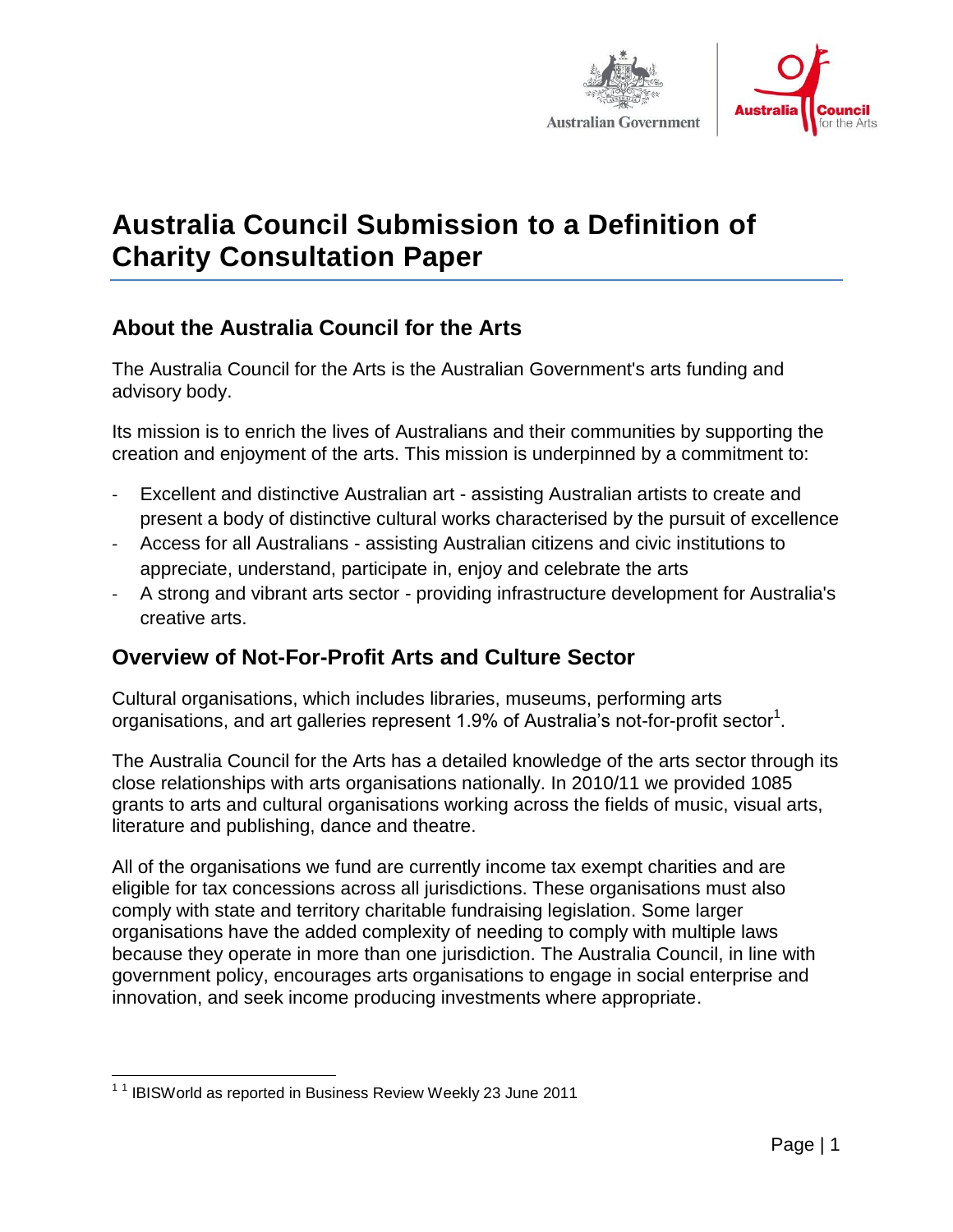### **Recommendations**

We make the following recommendations in implementing a new definition for charities:

- Ensure that any changes minimise the compliance burden for arts organisations
- Retain the dominant purpose test
- Adopt public benefit test in TR2011/04
- Adopt "advancement of the arts, culture and heritage" as a charitable purpose
- Adopt a flexible definition for "government control" that allows government owned entities to be charities that independently carry out their purpose
- Encourage the harmonisation of legislation to reduce complexity and the compliance burden of arts organisations operating across multiple jurisdictions.

Below, we expand upon these recommendations in our responses to a number of the questions posed in the Definition of Charity consultation paper.

### **CONSULTATION PAPER QUESTIONS**

#### **Dominant versus exclusively charitable purpose**

*Q1 Are there any issues with amending the 2003 definition to replace the 'dominant purpose' requirement with the requirement that a charity have an exclusively charitable purpose?*

Our key concern with the change of definition to "exclusively charitable purpose' is the potential for increasing the compliance burden for arts organisations who engage in business activities that are not, in themselves, charitable activities but nonetheless support the charitable purpose of their organisation. Many of these business activities of arts organisations are operating in non-arts areas such as running cafes and bars, or through retail and merchandising.

Broadly speaking, it has been government policy, from all tiers, to encourage arts organisations to diversify their business activities in order to generate more nongovernment sources of income. Therefore, it is imperative that arts organisations not be penalised for entrepreneurial activities that:

- Add to the health and sustainability of the arts and culture sector in Australia
- Are encouraged by government policy

*Q2 Does the decision by the New South Wales Administrative Tribunal provide sufficient clarification on the circumstances when a peak body can be a charity or is further clarification required?*

The Australia Council supports the consultation paper"s position that a peak body providing support services is a charitable institution.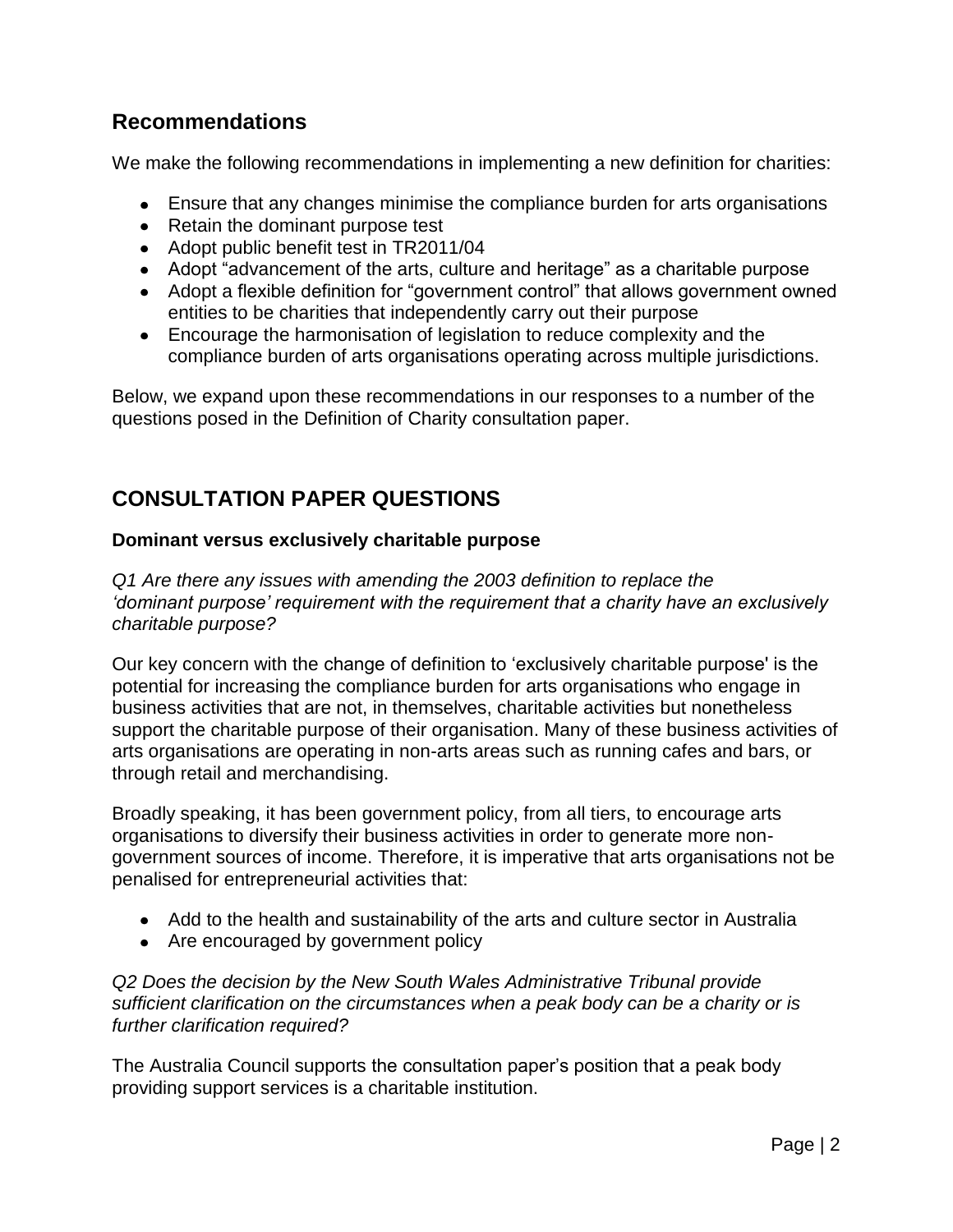#### **Public benefit**

*Q3 Are any changes required to the Charities Bill 2003 to clarify the meaning of 'public' or 'sufficient section of the general community'*?

*Q5 Could the term 'for the public benefit' be further clarified, for example, by including additional principles outlined in ruling TR 2011/D2 or as contained in the Scottish, Ireland and Northern Ireland definitions or in the guidance material of the Charities Commission of England and Wales?* 

*Q6 Would the approach taken by England and Wales of relying on the common law and providing guidance on the meaning of public benefit, be preferable on the grounds it provides greater flexibility?*

The Australia Council supports recommendations that the public benefit test should take into account the sparse population in some parts of Australia and that, while charities in these areas may represent smaller groups of people, they still demonstrably provide a public benefit. This recommendation would benefit arts organisations operating in remote areas of Australia.

The Australia Council endorses the view of Philanthropy Australia, who recommend against adoption of the 2003 definition of public benefit as this is unnecessarily complicated and restrictive. Greater flexibility would be offered by providing guidance on the meaning of public benefit such as that which is included in TR 2011/4 rather than the extensive and complicated guidance provided by England and Wales.

TR2011/04 clearly recognises that a benefit can be intangible. A purpose is for the public benefit if:

- it offers a benefit to the community that is real and of value, either tangible or intangible; and
- $\bullet$  that benefit is available to the public.

Whereas the Charities Bill 2003 defines public benefit if:

- (a) it is aimed at achieving a universal or common good; and
- (b) it has practical utility ...;

While it is noted that in the explanatory memorandum that "practical utility" may include social, mental and spiritual benefits, there is a real risk that cultural activities – which provide a benefit to the community - may not be perceived as having "practical utility" in the sense that the activities may be intangible or ephemeral.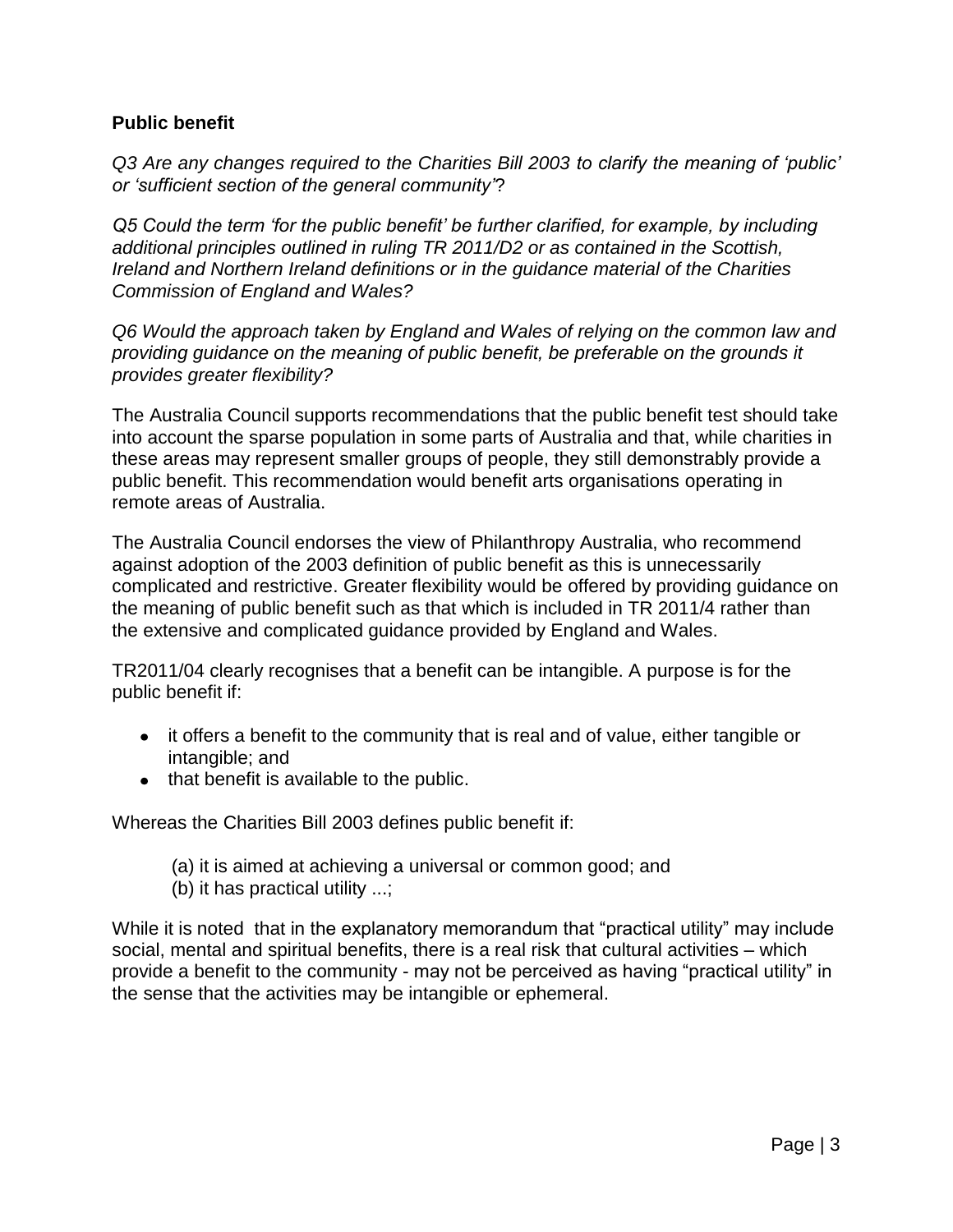#### **Presumption of public benefit**

*Q7 What are the issues with requiring an existing charity or an entity seeking approval as a charity to demonstrate they are for the public benefit?* 

We propose that the existing presumption of public benefit be maintained. We are concerned that arts organisations seeking charitable status may be required to demonstrate public benefit. This will introduce another layer of regulatory complexity, especially for smaller organisations. Currently, there is a presumption that the promotion of the arts by arts organisations is for the public benefit and the onus is on the Australian Taxation Office (or the ACNC after 1 July 2012) to rebut that presumption.

However, if the presumption of public benefit is removed in favour of all charities being required to demonstrate they are providing a public benefit, we urge that minimal compliance requirements and costs be put in place. This would assist in the government"s objective to reduce an already heavy compliance burden for organisations.

#### **Political advocacy**

*Q12 Are there any issues with the suggested changes to the Charities Bill 2003 as outlined above to allow charities to engage in political activities?*

*Q13 Are there any issues with prohibiting charities from advocating a political party, or supporting or opposing a candidate for political office?* 

The Australia Council supports the recommendation to remove "attempting to change the law or government policy" as a disqualifying purpose. This provision was a major area of concern in our submission to the consultations on the Charities Bill 2003.

#### **Government controlled entities**

*Q15 In the light of the Central Bayside decision is the existing definition of 'government body' in the Charities Bill 2003 adequate?*

The existing definition of "government body" in the Charities Bill 2003 is not adequate and we support amending the definition in light of the Bayside decision. The Australia Council recommends that the definition of charity be established, which allows government owned entities to be charities in certain circumstances. The exclusion of all government bodies from being defined as charities causes confusion in the community and hampers an organisation"s ability to receive funding from charitable foundations and create their public funds.

A number of arts organisations, including art galleries, museums, state theatre companies, state libraries and major performing arts centres are government owned entities (e.g. Sydney Opera House). Whilst governments may appoint directors, their governance structures operate at arm"s length from government and operate in exactly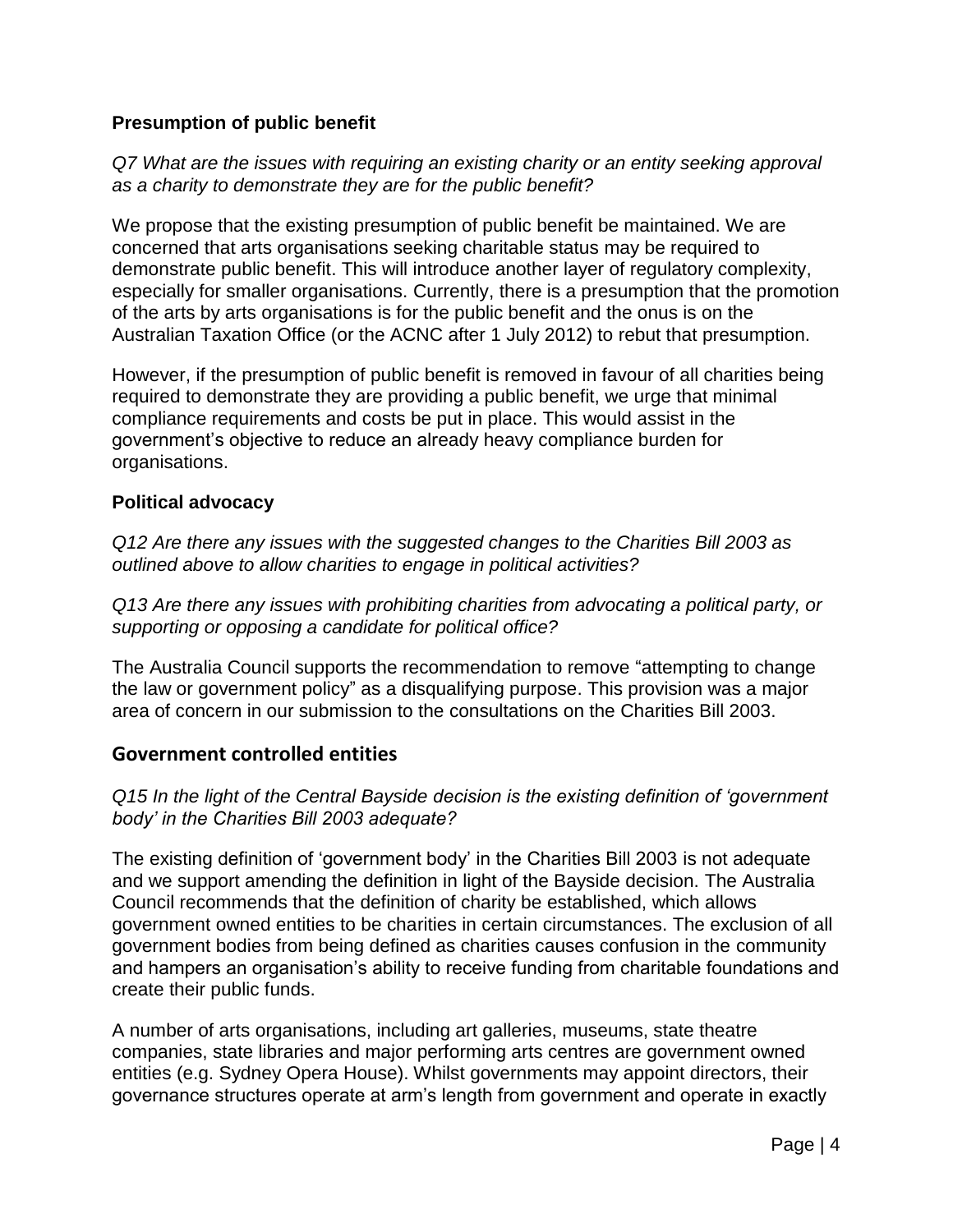the same economic environment and have the same challenges as other nongovernment arts organisations.

The Bayside decision addresses the concerns expressed in Australia Council"s 2003 submission by affirming that as long as the institution independently carries out its purpose, it can still be charitable. Furthermore, government funding of an institution does not mean the institution cannot be charitable. If the sole purpose of the institution is charitable, the fact that it is substantially funded by government will not affect its characterisation as a charitable institution.

#### **Charitable purposes**

*Q16 Is the list of charitable purposes in the Charities Bill 2003 and the Extension of Charitable Purposes Act 2004 an appropriate list of charitable purposes?*

*Q17 If not, what other charitable purposes have strong public recognition as charitable which would improve clarity if listed?* 

The Australia Council supports a distinct charitable purpose for the advancement of the arts, culture and heritage for the reasons outlined in Charities Bill 2003 explanatory memorandum (EM). As stated in this EM, the advancement of culture includes, without limitation:

- the promotion of and participation in the arts, including literature, music, the performing arts and visual arts (including the various art forms currently recognised on the Register of Cultural Organisations under Subdivision 30-F of the *Income Tax Assessment Act 1997*);
- the establishment and maintenance of public museums, libraries and art galleries, and moveable cultural heritage;
- the promotion of Australian Indigenous culture and customs;
- the promotion of the culture and customs of various language and ethnic groups; and
- the protection and preservation of national monuments, areas of national interest and national heritage sites and buildings.

However, the Australia Council recommends changing "the advancement of culture" in 2003 Bill to "the advancement of the arts, culture, or heritage" as it occurs in England, Wales, Scotland and Ireland. Whilst the 2003 EM on the advancement of culture encompasses the areas of arts and heritage, this expanded definition provides greater clarity and is more reflective of the usage and understanding of these words in the arts, cultural and heritage sectors.

The Australia Council also supports the recommendation from the Community Foundations and Philanthropy Australia to include additional charitable purposes:

- Advancement of community capacity building
- Advancement of community development